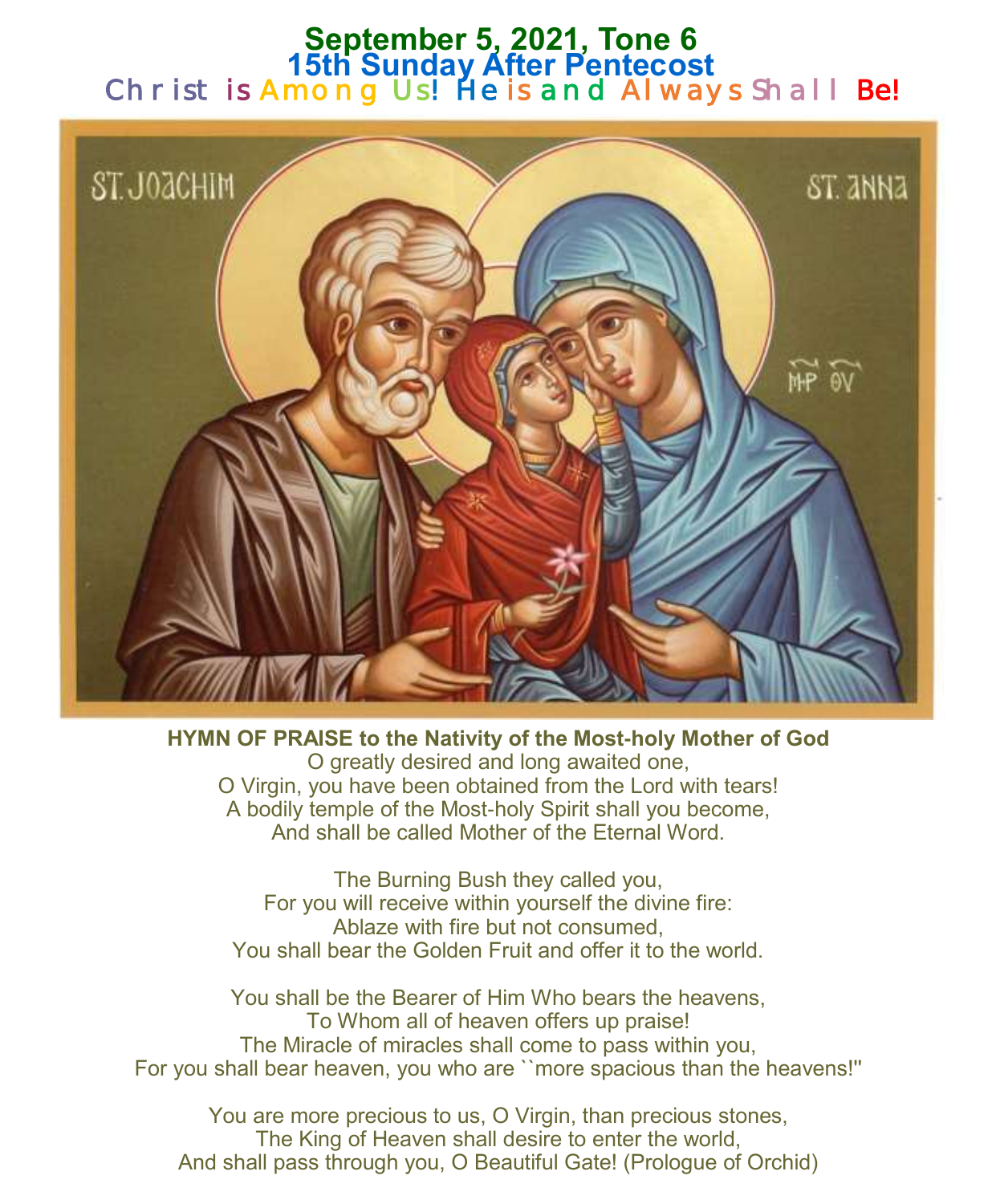**Holy Protection of Mary Byzantine Catholic Eparchy of Phoenix Most Reverend Thomas J Olmsted Apostolic Administrator** 

**Our Lady of Perpetual Help Byzantine Catholic Church 1837 Alvarado Dr. NE, Albuquerque, NM 87110 Parish office: (505) 256-1539**

**Father Artur Bubnevych, Pastor Rectory (505) 268-2877 abbaolph@gmail.com** 

**Father Christopher Zugger pastor emeritus (505) 256-1787 Frchris.zugger@gmail.com www.frchriszugger.com** 

**Father Tyler Strand (516) 661-0883 tylerastrand@yahoo.co.uk**

May the Lord Bless your kindness and generosity to His House!



#### **OFFICE HOURS:**

Monday—Friday 10:00 am—4:00 pm Thursday OFF

**THEOSIS:** 2nd & 4th Thursday Bible Study 6:45 pm / Zoom

### **Advisory Board**

Fr. Chris Zugger, Dan Riley, Rafael Plut, Jeff Brewer, Michael Grega, Alicia Wells

# **Finance Council**

Matthew Blain, Maria Alden

### **Confession (Mystery of Reconciliation**):

9:15—10:00 am on Sundays, before or after weekday Liturgies, or by appointment with Father

#### **Mysteries of Baptism/Chrismation/ Eucharist**:

Must be arranged three months in advance.

(Pre-Jordan requirement)

### **Mystery of Crowning:**

Must be arranged six months in advance (Pre-Cana requirement)

**Sick and Shut-Ins:** It is the family's responsibility to notify the parish office when a parishioner is in the hospital or confined to home because of sickness or old age. Father will bring the confined person the Holy Mysteries on a regular basis. It is recommended that one receive the Anointing of the Sick before any major surgery. Please don't let the priest be last to know that someone is ill!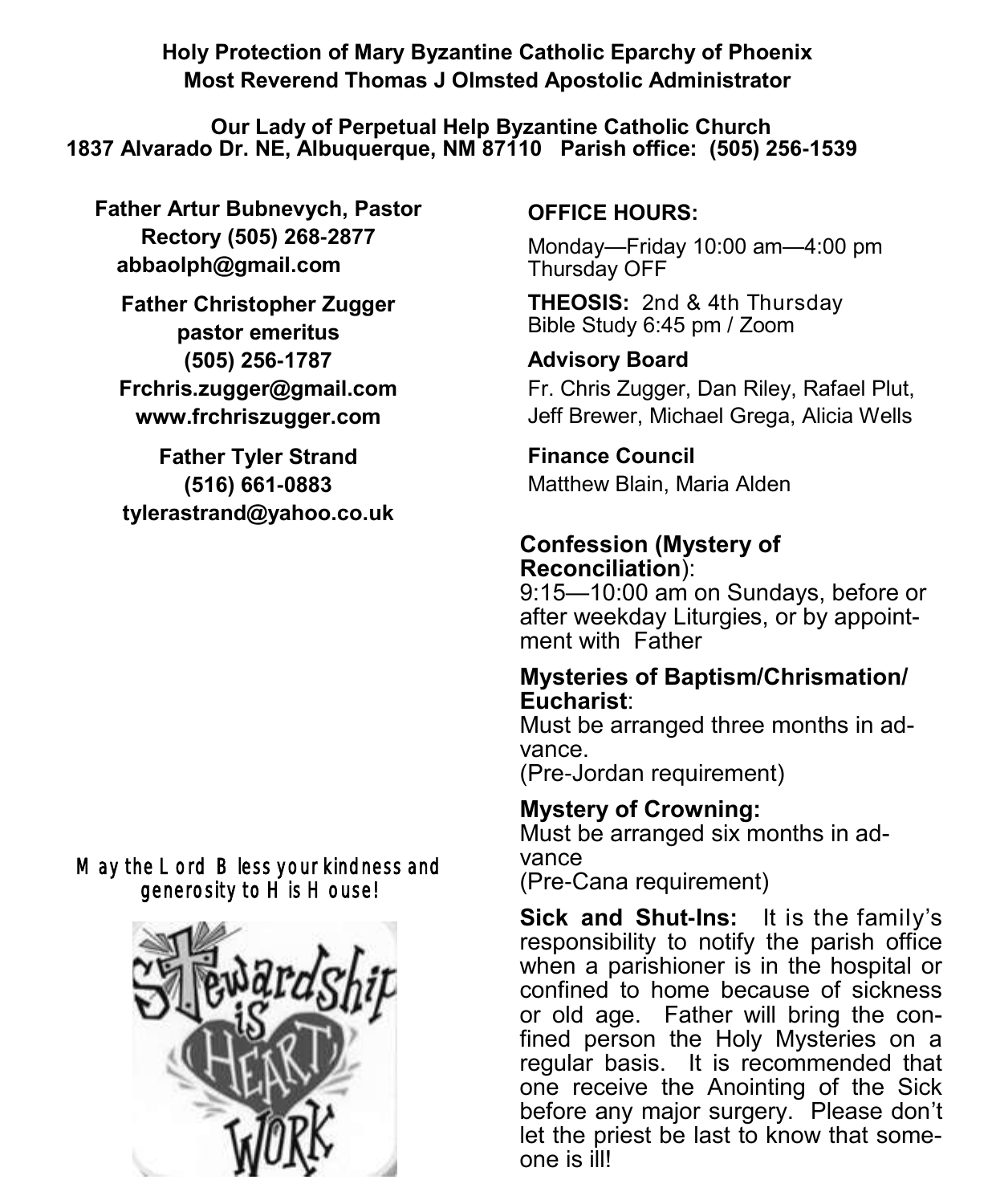Welcome to our Church! If you are looking for a spiritual home, contact Father Artur/Fr Chris or the office staff for more information. God bless you!

*2 Corinthians 4:6-15; Matthew 22:35-46*

| <b>YouTube Live</b>                  | 8:30 am Rosary; 9:00 am Matins, Confessions<br>10:00 am Divine Liturgy for Parish Family, Benefactors and Friends<br>Eternal Lamp: Healing for Maria Alden                                                                                                    |  |
|--------------------------------------|---------------------------------------------------------------------------------------------------------------------------------------------------------------------------------------------------------------------------------------------------------------|--|
| Sep 6 Mon                            | Labor Day / Miracle of the Archangel Michael / Gal 4:28-5:10; Mk 6:54-7:8                                                                                                                                                                                     |  |
|                                      | 9:00 am Divine Liturgy / +Joseph O'Sullivan by Svenssons                                                                                                                                                                                                      |  |
| Sep 7 Tue                            | Sozon Martyr / Gal 5:11-21; Mk 7:5-16                                                                                                                                                                                                                         |  |
|                                      | 9:00 am Divine Liturgy / +Consuelo Hernandez                                                                                                                                                                                                                  |  |
| Sep 8 Wed                            | Feast of the Nativity of the Theotokos / Solemn Holy Day<br>Phil 2:5-11; Lk 10:38-42 & 11:27-28                                                                                                                                                               |  |
|                                      | 4:30-5:45 pm Philokalia Prayer and Discussion Group<br>5:30 pm OLPH Devotions<br>6:00 pm Divine Liturgy / Myrovanije / Pro-Life intention by Svenssons<br>Fr. Chris: +Father Bob Plush by M/M Sven Svensson                                                   |  |
| Sep 9 Thu                            | Synaxis of Joachim and Anna / Eph 1:1-9; Mk 7:24-30                                                                                                                                                                                                           |  |
|                                      | THEOSIS: Book of Revelation (ZOOM)                                                                                                                                                                                                                            |  |
| Sep 10 Fri                           | Menodora and Others Martyrs / Eph 1:7-17; Mk 8:1-10                                                                                                                                                                                                           |  |
|                                      | 9:00m am Prayer & witness in front of abortion clinic on San Mateo<br>6:00 pm Divine Liturgy / The Gift of the Holy Spirit and strengthening of Faith for our<br>Bishops, Clergy and Religious by Svenssons<br>Fr. Chris: +Father Graham Golden by Pam Pettit |  |
| Sep 11 Sat                           | <b>Saturday Before the Exaltation of the Cross</b><br>Theodora Venerable 1 Cor 2:6-9; Mt 10:37-11:1<br>10:00 am -4:00 pm<br><b>Explorers Youth Meeting</b>                                                                                                    |  |
| Sep 12 Sun                           | Sunday Before the Exaltation of the Cross / Gal 6:11-18; Jn 3:13-17                                                                                                                                                                                           |  |
|                                      | 4:00 pm Great Vespers (YouTube Live)<br>Hebrew Scriptures for Sunday: Numbers 20:1-13 & 21:4-9;<br>Wisdom 15:15-16:8; Zachary 12:8-14<br>5:00 pm Divine Liturgy / +Victims of September 11 by Svenssons                                                       |  |
| Live streaming<br>through<br>YouTube | 8:30 am Rosary; 9:00 am Matins, Confessions<br>10:00 am Divine Liturgy for Parish Family, Benefactors and Friends<br>Eternal Lamp: Open                                                                                                                       |  |

**YOUTUBE LIVE-STREAMING**: OLPH Sunday / Holy Day Liturgies are available on YouTube. The link is <u>https://youtube.com/c/olphmedia</u>. Please click the "Subscribe" button to make it easier for you to find the channel in the future. Please, send your feedback about the quality of the live stream / comments / suggestions to Dan Riley: [riley.dan@gmail.com](mailto:riley.dan@gmail.com)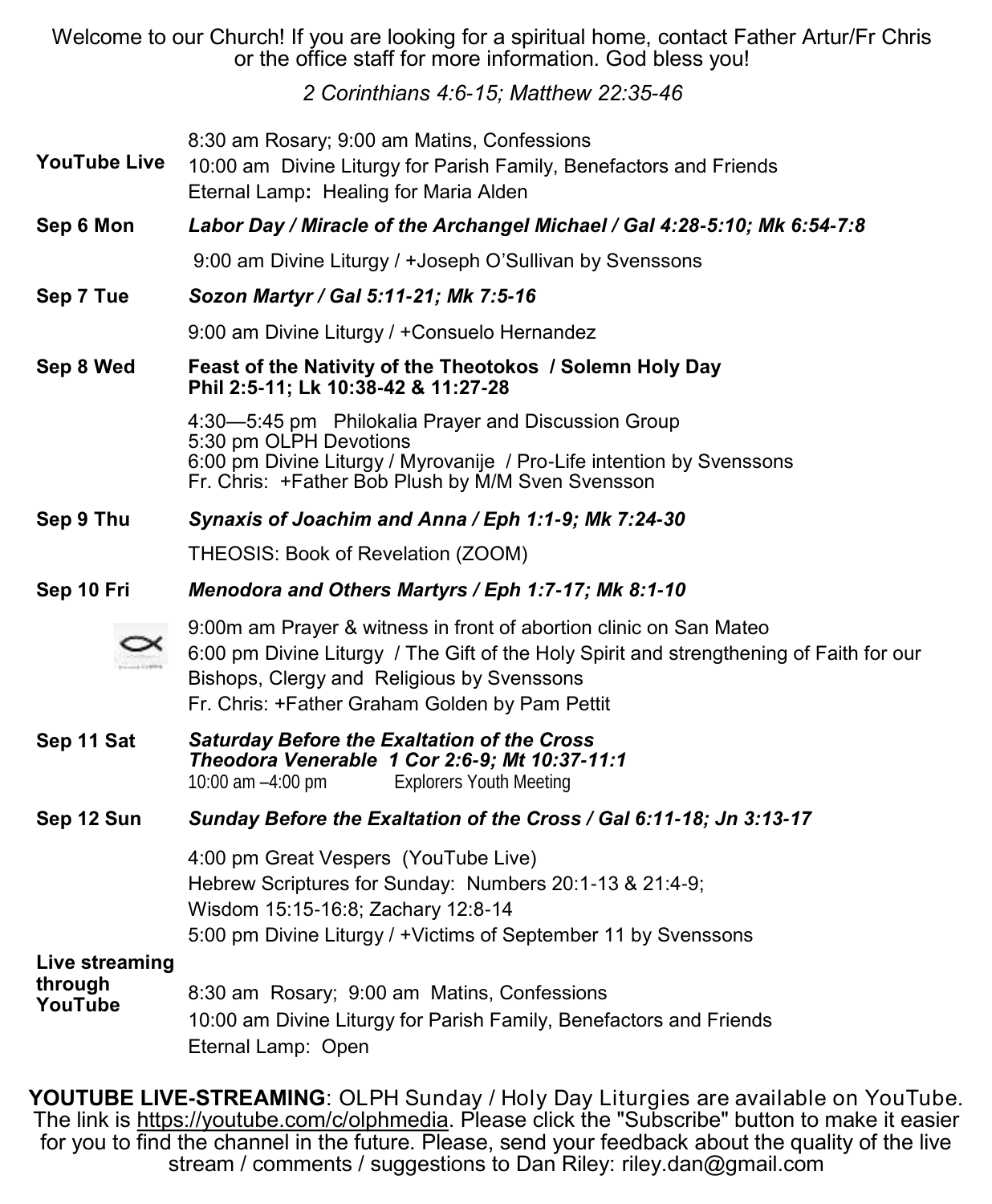#### **Remember Those Who Request Our Prayers:**

Physician and Help of Those in sickness, Redeemer and Savior of the infirm; O Master and Lord of all, grant healing to your servants. Be clement, show mercy to those who have sinned much, and deliver them, O Christ, from their Iniquities, that they may glorify your

Sharif Rabadi Jenny Ford Priscilla Hughes Marilyn Fore Sven & Barbara Svensson Laurie Bienz Brent Dodson-**Sands** John & Maria Alden Lara Davis Philip Leahy Marcie Dark

might divine Buster Miscusi Harry & Barbara De Lap Irene Bradley Soriah Chavez Abraham Haddad Olga Bodnar Marianne Gerace Lori Medina Michael Baron Gabriel Preisler Todd Bailey Fr Tyler Strand

Paola Terlaza Ruth Sousa Linda Granci Vicki Frank **Christopher** Barlow Tracy McTernan Scott Fafrak Jordan Smith Rebecca Baia Janet Worthington Patti Klinkovsky Fr Chris Zugger

# **Intentions of the Rosary:**

1st Decade: Help for persecuted Catholics, especially in communist and Islamic states

2nd Decade: Spiritual and physical growth of our parish and the Byzantine Catholic Church

3rd Decade: Increase in vocations to priesthood, diaconate, and consecrated life to serve the Byzantine Catholic Church 4th Decade: Repose of the souls who have no one praying for them

5th Decade: Healing of the sick in body, mind and soul

#### **Holy Father's Intentions for September An Environmentally Sustainable Lifestyle**

We pray that we all will make courageous choices for a simple and environmentally sustainable lifestyle, rejoicing in our young people who are resolutely committed to this.



Vocation Icon Today: Brewer Family Next Sunday: Herring Family

"Certainly, God did not send his Son into the world to judge world, but so that the world should be saved through him." Christ is truly the salvation of the world. As Christians, we are little Christs. Each of us can bring salvation to the world by living the life of Christ. Is God calling you to show his salvation to the world by a life of prayer and repentance as a priest, deacon, monk or nun? Contact the Vocations Office at 206-329-9219 or email: [vocations@ephx.org](mailto:vocations@ephx.org%20)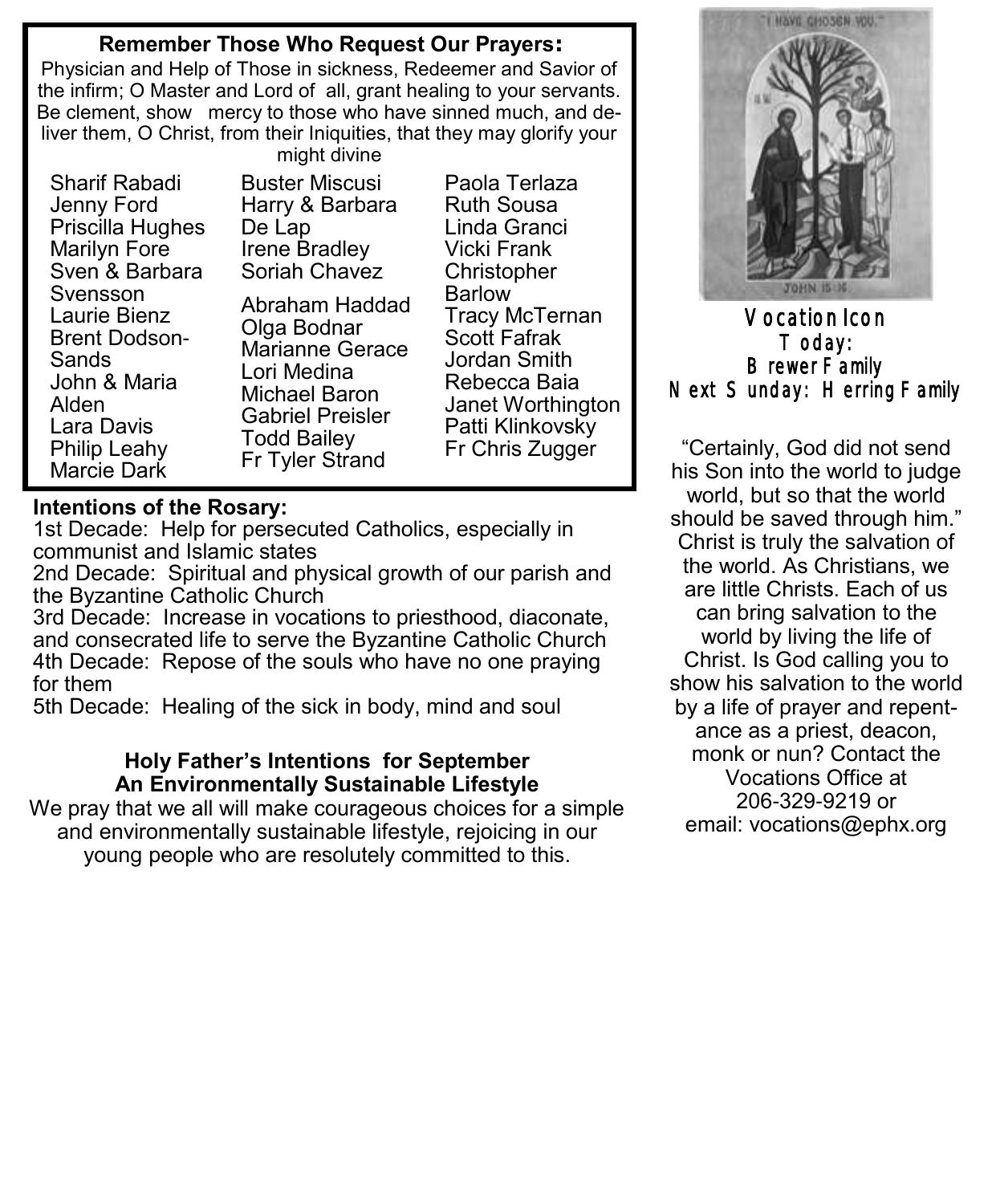**September 12, 2021**  Cantor: Andrea Riley Reader: Michael Wells Altar Server: Michael Grega Trojca: Lucy Brewer & Raven Grega Counters: Rafael Plut, Ann Rajala

**Propers for 9/12/2021 Sunday before the Exaltation of the Cross, leave-taking of Feast of Nativity of Theotokos Tone 7 Troparion (Tone 7)-** 156 **Troparion (Nativity) -** 243 *v. Glory...*  **Kontakion (Nativity) -** 243 *v. Now & Ever...* **Theotokion** - 406 **Prokeimenon & Alleluia -** 251 **Instead of 'It is Truly Proper'-** 245 **Our Father -** 72 **Communion Hymn -** 78 & 246 [A]

#### **OLPH Prayer Warriors**

Sunday (Zoom). Send your prayer requests to Patricia at pocb@unm.edu THE PRAYER WARRIORS IS OPEN TO EVERYONE--WOMEN, MEN, & CHILDREN (children who have their parents' permission)! Please join us!! 9/12 Soul 9/19 Voices 9/26 Samson & Delilah 10/3 Praise/Worship 10/10 Midnight

### **Barbara's Hall Report**

Thanks to Tom & Cathy Sullivan for serving brunch for Cathy's birthday. They made delicious ham, cabbage & potato soup, along with homemade biscuits, and of course, a cake. They also did all the cleaning up. Thanks!

#### **Coming Events—Mark Your Calendars Now**

| Mon Sept 13              | <b>Exaltation of the Holy Cross</b><br>6:00 pm Rite of Exaltation / Vigil Liturgy /<br>Litija           |  |
|--------------------------|---------------------------------------------------------------------------------------------------------|--|
| Tues Sept 14             | 9:00 am-Divine Liturgy / Myrovanije                                                                     |  |
| Fri Oct 1                | <b>Protection of the Theotokos</b><br><b>Solemn Holy Day</b><br>6:00 pm Divine Liturgy                  |  |
| Sat Oct 2                | 9:00 am Animal Blessing in front of the<br>outdoor shrine on the patio                                  |  |
| Tue Oct 12<br>Wed Oct 13 | <b>Father Chris 40th Anniversary</b><br>6:00 pm Divine Liturgy<br>6:00 pm Dinner at the Sheraton Uptown |  |
| Oct 18-22                | Clergy Retreat in Phoenix, AZ                                                                           |  |
| Mon Nov. 8               | <b>Archangel Michael &amp; All Angels</b><br><b>Solemn Holy Day</b><br>6:00 pm Divine Liturgy           |  |
| Mon Nov. 15              | Start of Phillip's Fast                                                                                 |  |

**Sunday Confessions** are being heard by Father Chris in the old sacristy room in the hall. You can line up in the church along the wall near the hall door. Confessions begin at 9 am during the Matins and continue as needed. You can also make appointments for confession or spiritual direction with him, Father Artur, or Father Tyler.

**His Holiness Pope Francis** has accepted the resignation of Bishop John Pazak because he is 75 years old. As a result, there are no commemorative prayers naming a bishop until a new one is appointed by Rome and enthroned in Phoenix. We ask that you pray that our Eparchy will have a good and holy leader and that we will not have to wait long.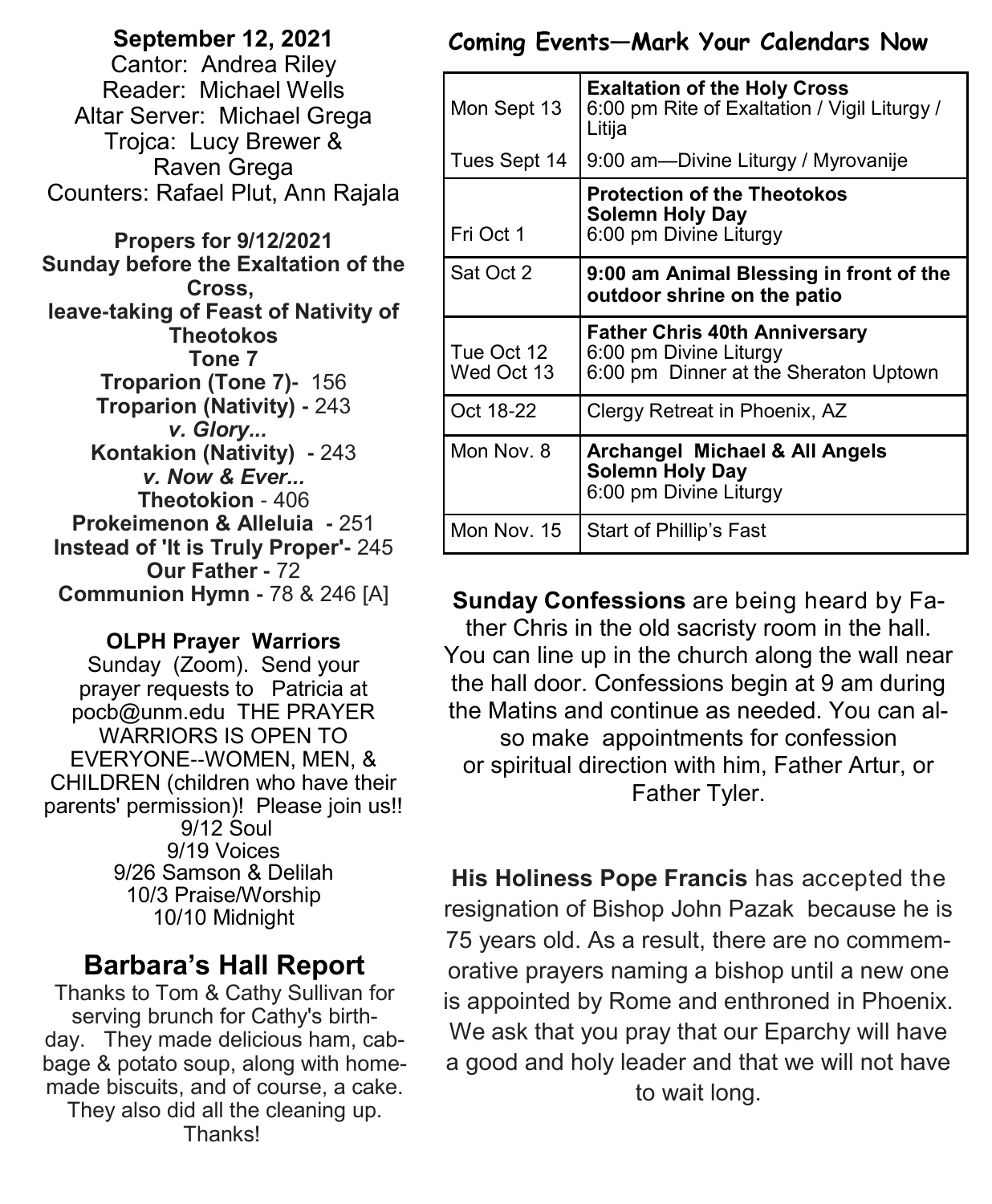#### **ONLINE GIVING / ONLINE TITHING** is available on our website:

For those parishioners who can't attend in person or traveling or anyone who find this more convenient, we just set up a new way to tithe online using your credit card or debit card information. You can do a one-time donation or setup weekly donations!! You will receive a receipt and statement immediately after donating. The software takes a very small percentage of the donation, but its worth it for the ease of the system. You can donate using your computer / smartphone at: <https://www.olphnm.org/giving>Thank you for your support!

**Attention Members of the Parish Advisory Board** We are meeting this Tuesday at 6pm.

## **CATECHETICAL SUNDAY 2021**

This year, the Church will celebrate Catechetical Sunday on September  $19<sup>th</sup>$ , under the theme of **"Christ, the Physician of our souls and bodies."** On this day, catechists are formally commissioned for ministry to the community. Catechetical Sunday is a wonderful opportunity to reflect on the role that each baptized person plays in handing on the faith and being a witness to the Gospel. Catechetical Sunday is an opportunity for all to

rededicate themselves to this mission as a community of faith. In two weeks we will have a special blessing of our children and their teachers during the 10 AM Divine Litur-

gy. We kindly ask that all students and faculty be present for this ceremony. Why do we celebrate Catechetical Sunday? Pope Pius XI, in 1935, encouraged local churches to set aside a Sunday to celebrate, recognize and give vision to catechesis. ''The faithful should be called together in the parish, and having received the Holy Eucharist, they should pray to obtain greater fruit from catechesis (divine teaching).'' For the first few years after Catechetical Sunday was established, national catechetical congresses were held in conjunction with the celebration. Beginning in 1971, the USCCB's Department of Education began producing materials to help parishes celebrate the event at the local level. When the Committee on Catechesis, now named the Committee of Evangelization and Catechesis, was named by the Conference as a standing Committee, it continued to publish Catechetical Sunday materials each year. The United States Conference of Catholic Bishops has designated the third Sunday in September as Catechetical Sunday.

**What Does the Word "Catechetical" Mean?** The root word, "catechesis," is from a Greek word meaning "to echo, or resound." Catechesis is the act of resounding or bringing the Church's teachings to the world. A catechist is one who teaches in the name of the Church.

#### **Why do we have a special day set aside to commission catechists?**

Catechesis is a distinct and special ministry in the Church. As the Catechism of the Catholic Church makes clear, "Catechesis is intimately bound up with the whole of the Church's life . . . her inner growth and correspondence with God's plan depend essentially on catechesis" (no. 7). This ministry of teaching in the name of the Church has a profound dignity, which is why catechists are formally commissioned by the Church. It is only fitting that we set aside a day to highlight this ministry and invite the entire church community to think about our responsibility to share our faith with others. Those whom the community has designated to serve as catechists will be called forth to be commissioned for their ministry.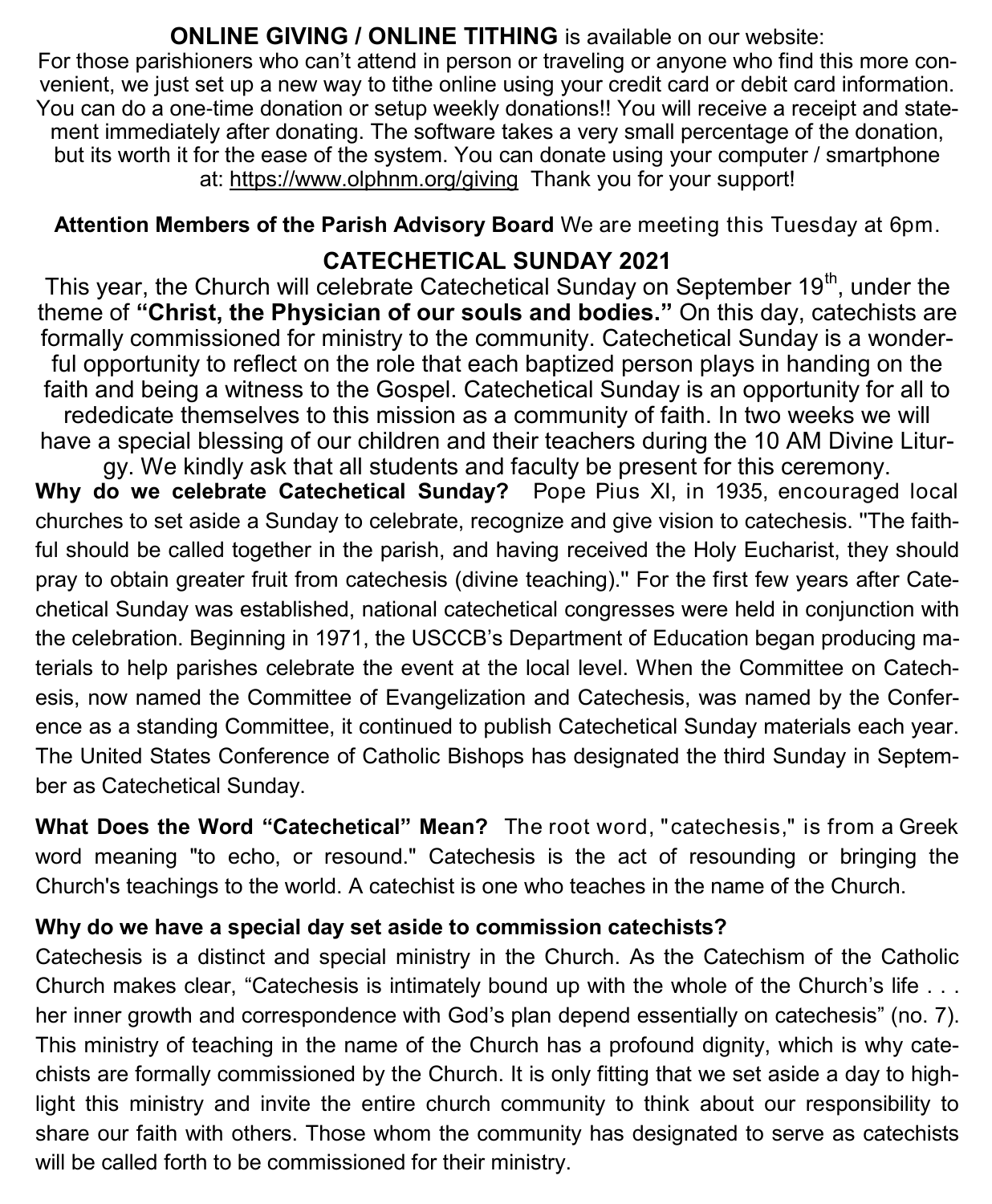**How are parents, the primary catechists of their children, recognized on Catechetical Sunday?** Parents are truly the primary catechists of their children. They prepare the soil and plant the first seeds of faith. On Catechetical Sunday, we not only highlight the work of catechists in parishes and schools, but we also commend parents and guardians and encourage them to take seriously their role of making their Catholic households a place where faith is passed on to the next generation. This is why the rite of blessing of catechists used on Catechetical Sunday includes an optional blessing of parents and guardians.

**Encountering the Living Christ**: ''No matter what angle you come at the study of the faith, you end up face to face with Christ. We end up face to face with Christ when we study Mary: 'Do whatever he tells you.' ''We end up face to face with Christ when we study Paul: ''It is no longer I who live, but Christ lives in me'' (Gal 2:19).

Paul, who realized he did not have true sight until he ''saw'' the Lord Jesus Christ, left us with inspired words, words in which we are now wading: ''The message of the cross is foolishness to those who are perishing, but to us who are being saved it is the power of God'' (1 Cor 18:1).

#### **Birth of the Theotokos** by Fr. Chris

We celebrate the birth of the Virgin Mary on September 8 as the first big festival of the Byzantine liturgical year, which began on September 1. All icons of this feast show the elderly but happy parents, SS. Joachim and Anne, and the birth is usually presented in a cozy family setting of women attendants bustling around Saint Anne. Saint Joachim is either peeking into the women's quarter, or next to his wife. The infant Virgin was born in a normal manner, as is shown by St Anne reclining on the birthing-bed, and the baby being washed by the midwife in the lower front of the icon. Bright colors are used because of the joy that all Creation feels in its coming deliverance from Christ Who will find life in her.

In the legends about this event, the parents are presented as elderly and childless, and an angel tells them separately that they will finally have a child, a girl who will be the mother of the Messiah. This follows along with other biblical stories about conceptions of children after long years of prayer, including Isaac, Samuel, and St John the Baptist. Saint Anne, however, is different from the other mothers, because her child will become the virginal dwelling place of God Incarnate!

The child is given the name Mary, or Miriam, which is translated as hope. Indeed, she is the hope of all the nations of the world who labored under the power of sin and its darkness. In Exodus, Miriam saved the life of her baby brother, Moses, who would lead his people out of Egypt and darkness and into the Promised Land of milk and honey. This Miriam will do far more – her Son will lead all people out of their spiritual darkness and into the true light.

#### \*\*\*\*\*\*\*\*\*\*\*\*\*\*\*

There are three Old Testament readings prescribed for the Vespers the night before, as Mary Grace Ritchey writes in her *Meditation\** on this feast: